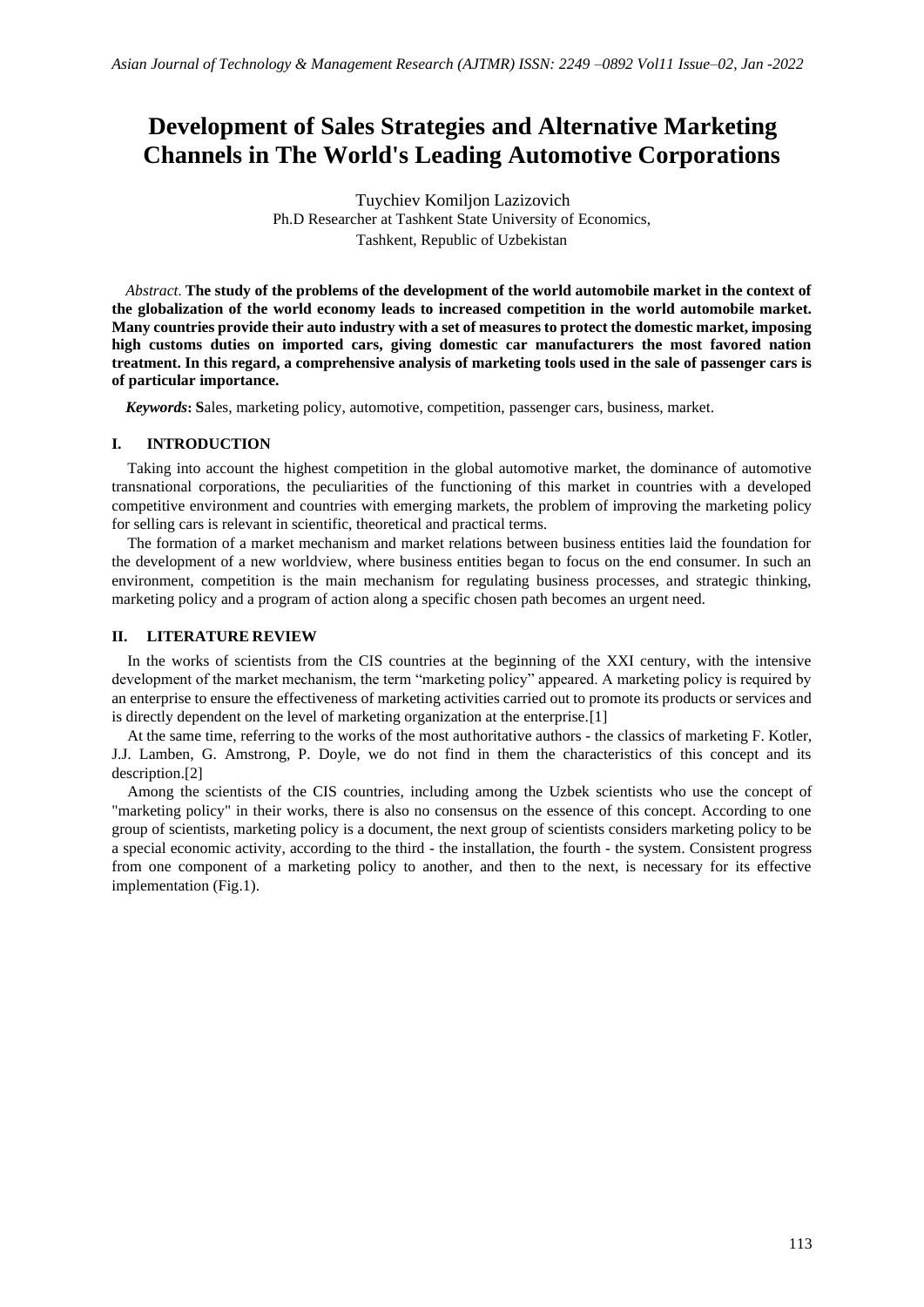



In the course of the dissertation research, it turned out that the most accurately reflecting reality is the definition given by Uzbek scientists O.E. Khaitov and A.O. Eshboev that marketing policy is an integrated system of organization, development, production, promotion and sale of goods, which is capable of meeting consumer demand for assortment, price, quality.[3]

Marketing policy is a complex concept that includes not just the total impact of its constituent elements, but also a special algorithm of actions.[4]

According to the results of the literature review, it should be noted that marketing policy is an effective tool that includes the processes of developing and promoting goods, services, brand, positioning, sales and pricing policy of an enterprise or industry as a whole.[6]

Summarizing the opinions of the scientists discussed above, we can highlight the main features of marketing policy:

- focus on long-term profitable activities;
- the presence of a close relationship with sales, commodity, pricing policies;
- an integrated approach to solving problems that hinder the development of an enterprise;
- monitoring information about markets and competitors;
- the presence of an innovative component in marketing;
- the presence of initiative, a creative approach in the management of production, finance, sales, personnel;
- pricing is an important marketing policy tool.[12]

Consequently, the sales policy is one of the important links of the marketing policy of the enterprise, which is aimed at selling the products produced by the enterprise and making a profit.

It should be noted that the sales system consists of a complex of the sales network of an enterprise and sales channels used to sell goods.

The activities of the marketing service of the enterprise are aimed at the development and implementation of a sales policy, linked into a single complex with product, price and communication policies.

To achieve the main goal of the sales policy, you must perform the following actions:

- to identify the real needs of the target market and sales market, as well as calculate their capacity;
- to identify the most effective traditional and alternative channels for the distribution of goods;
- the fastest delivery of goods to consumers.

#### **III. ANALYSIS AND RESULTS**

The most important mechanism for promoting goods and services in marketing, without which marketing and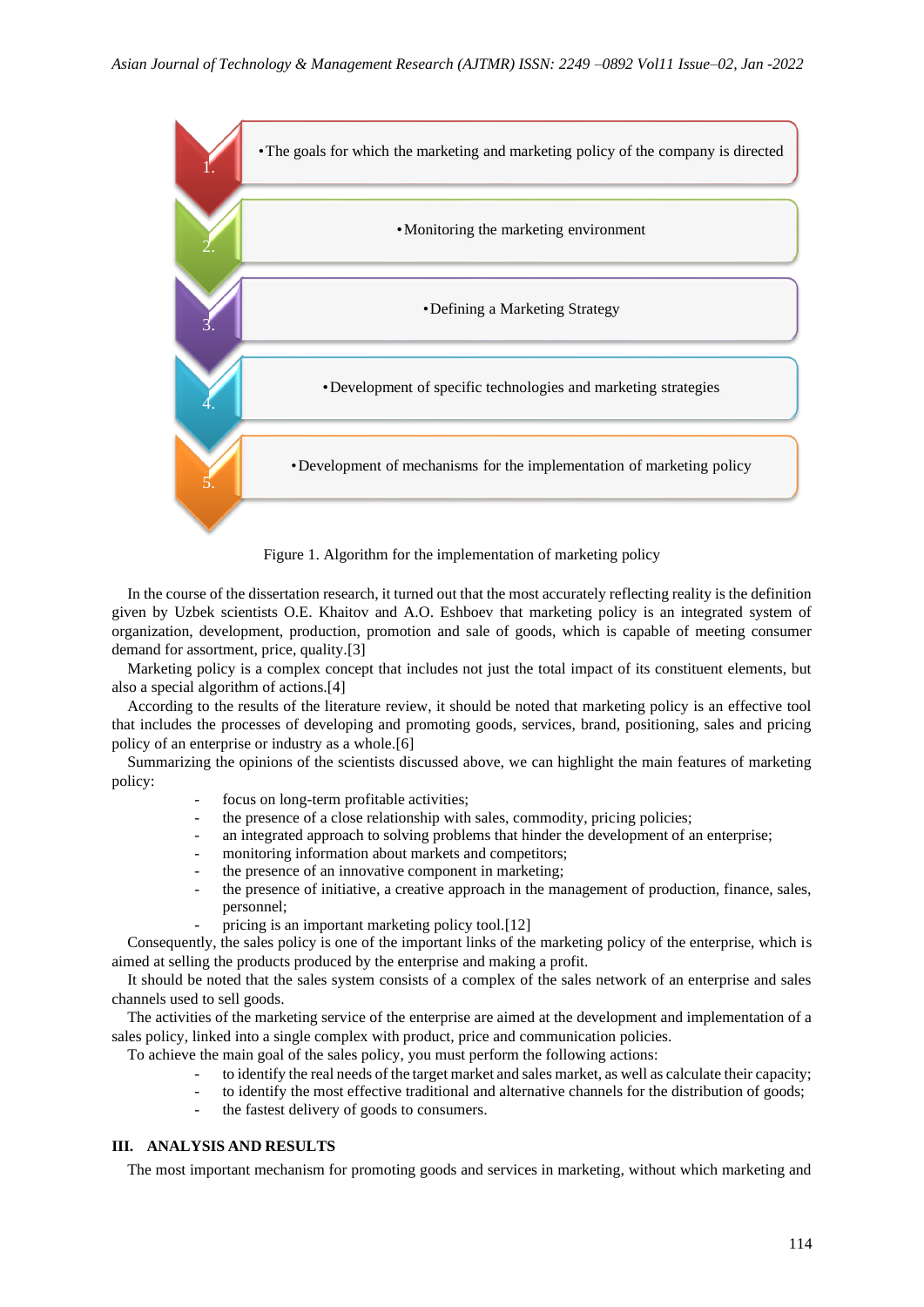sales policies cannot achieve their goals, are sales channels for goods and services.

Forward links are often referred to as "zero-level" links due to the lack of intermediaries. Scientists and marketing specialists consider the positive aspects of direct channels to be the ability to fully control the movement of goods, the ability to directly manage sales, and prompt feedback from representatives of the target audience.

The negative aspects of the direct distribution channel include the accumulation of products in the manufacturer's warehouses, their slow progress due to the lack of cooperative ties, the need for significant financial investments to solve problems with after-sales services: repairs, technical support, reimbursement.

It should be noted that the advantages of indirect channels are the possibility of expanding the boundaries of target markets, scaling the consumer audience, and increasing sales.

It is important to note that the disadvantages of indirect sales channels are the difficulty of controlling the promotion of goods by intermediaries, a slow response to customer demand due to direct participation in the process of selling goods, a decrease in profits and an increase in the initial price of goods due to the costs of paying for the activities of intermediaries, which are links of the indirect channel.

To more accurately define indirect sales channels, consider the elements of the indirect channel separately. Such a form as a branch is a safe way for an enterprise - a manufacturer of products to make indirect sales of manufactured products. A branch is an independent business unit carrying out entrepreneurial activities. The parent company controls the marketing strategy and forms the standards that the employees of the branch are obliged to adhere to.

The main factor behind the successful growth of the largest automotive corporations in the world is the use of digital marketing to promote products and the development of direct sales via the Internet, which significantly reduces the cost of paying for dealer services.

It should be noted that currently, many well-known leading global brands in the automotive industry have been testing direct online sales for several years.

For example, Mercedes has launched an online store in Germany, which has been operating for 7 years, selling both new and used cars. On the Mercedes website, it is possible to complete the purchase of a car, including leasing, and for an additional fee, the car can be delivered to the address indicated by the buyer. Mercedes also introduced a range of tools to customers that enable customers to evaluate the interior and exterior of the vehicle using augmented reality via a mobile app.

Similar measures were taken by the carmaker Hyundai, allowing buyers to evaluate the equipment and layout of the cabin using online tools. Potential buyers can enter the Hyundai showroom using a computer, tablet or smartphone. After choosing a suitable model, the buyer has the opportunity to study in detail the complete set of the car and its equipment, using visual 3D visualization. The choice of a dealership where the car will be prepared for sale and handed over to the buyer is also determined online. The necessary information about the booked car, payment, delivery terms to the buyer is displayed in the user's personal account.[12]

The global network, due to its interactivity and multimedia, is a fruitful and effective ground for promoting products using non-traditional methods, for example, by creating games that solve advertising problems.

To promote its Scion cars in the American market, Toyota posted a game on the popular American site Whyvillie.net, which included a virtual Scion car dealership. The participants of the game were able to "order" a car with all real innovations and even some fantastic ones (for example, an anti-gravity engine), with the subsequent movement on it around the virtual city.

This advertising game aroused significant interest among potential buyers, which led to an excitement increase in potential buyers' requests to the real showroom of cars of this brand on the Toyota website and, accordingly, to an intensive growth in sales.[11]

When looking at Toyota's use of internet marketing channels, it should be noted that, as part of the 2014 Tundra ad campaign, Toyota filmed 15-second Instagram videos and promoted them through paid Facebook ads. The concept and execution of the videos was simple, allowing Toyota to reduce key advertising costs while engaging with its target audience. Toyota has applied the concept to its other vehicles as well, resulting in Toyota garnering over a thousand likes for each video.

The success of this tool was due to the following reasons:

- low costs for the production of a 15-second video;
- correspond to the dwindling attention span of consumers who are reluctant to stay on a web page too long to get information.

Toyota also uses social media monitoring for sales, service, quality, marketing and product development. Toyota's social media marketing strategy provides insight into the various social media programs used by large corporations to improve competitiveness and business performance. These tactics help improve customer experience and brand appeal.[10]

Volkswagen invests heavily in product innovation, quality management and marketing. In addition to other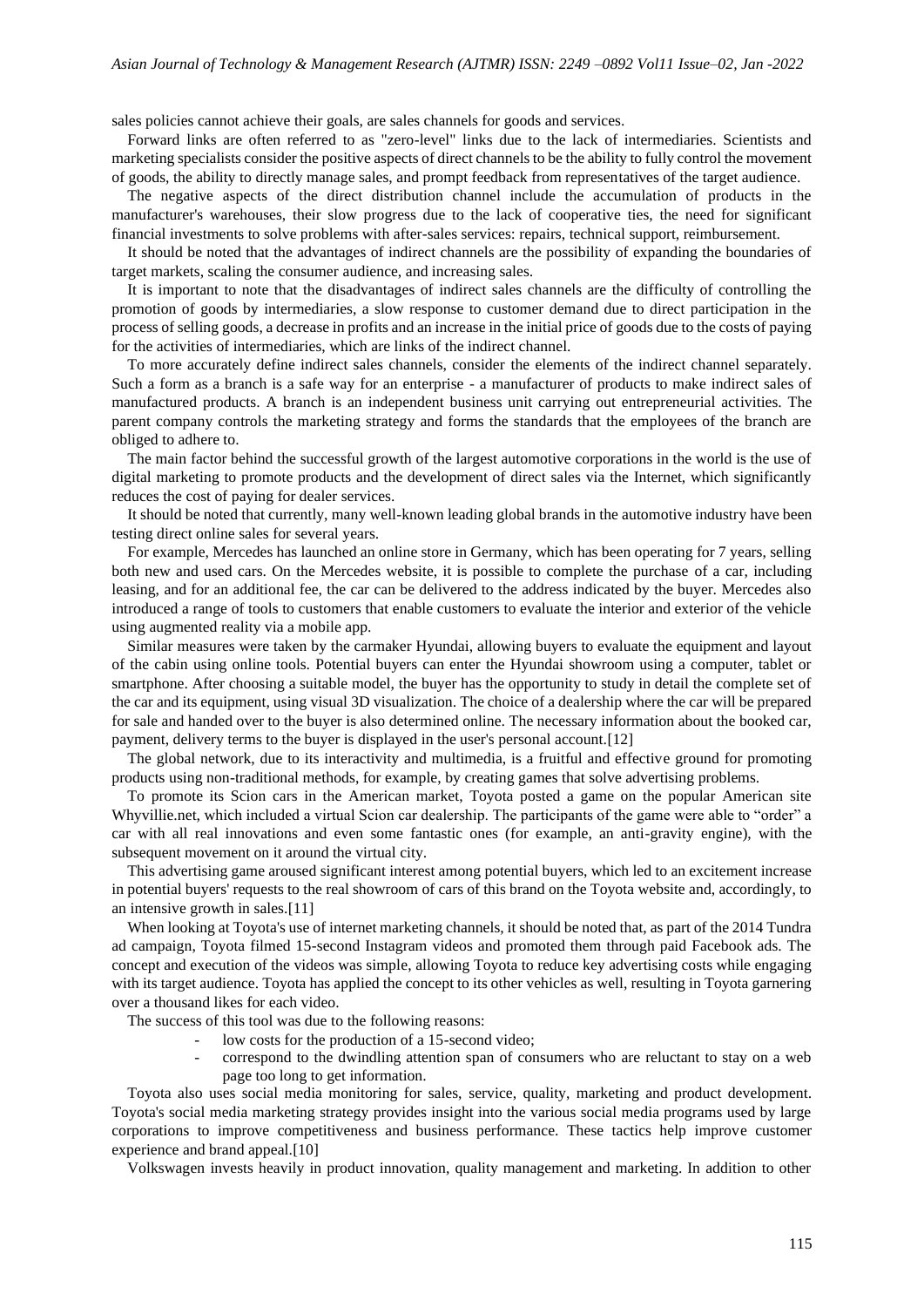digital marketing channels, including its own websites, Volkswagen uses social media to market its products and conduct seasonal campaigns.

Social media has become one of the main marketing channels for brands due to its benefits. Aside from the cost advantage, social media also offers access to a very large customer base. Facebook alone has over 2 billion monthly active users. Other social media channels, including Twitter and Linked in, as well as Instagram, also have wide audiences for promoting the brand's vehicles.

For a Honda product, the developers have created an ecosystem that maps all possible customer paths, touchpoints and content across Honda's own earned and paid channels. According to company executives, there is a need to take a "blended approach" of paid, owned and earned channels that can be used to create an overarching marketing strategy. In particular, this applies to social networks.[9]

The American company Ford uses a multi-channel approach to promote its vehicles in order to provide relevant and useful information to a wide variety of consumers. Ford's online developers maintain multiple websites and subdomains, each serving a specific audience.

The main domain is Ford.com, where the vast majority of Ford consumers buy a Ford vehicle, learn about the various options available to them, get funding and fix problems with their car.

Outside of Ford.com, there is the following set of websites (Figure 2):



Fig.2. Multichannel promotion structure Ford

Much of the content owned by Ford can be found on their corporate website: Corporate.ford.com, which houses the Ford Blog, where most of the original content is published.

Hyundai uses events on social media platforms to promote its vehicles, especially new brands. For example, the company hosted a live broadcast during the launch of the CRETA SUV. A link to the event was posted on all social media platforms, giving viewers the opportunity to witness the launch live, making the Hyundai CRETA trending on Twitter all day during its launch.

The company also ran a Twitter contest, asking users to submit their reasons why the Hyundai CRETA is the perfect car for them. The company received a huge response, and the contest drew over 15,000 tweets. Contests have been held on other platforms such as Facebook and Instagram. Facebook reach exceeded 2 million in 15 days.[6]

Carrying out these campaigns provided Hyundai with extensive customer data, a platform to connect and interact with their current potential customers, as well as to showcase its products and services, thereby driving sales of the brand's vehicles.

Nissan has begun building a digital platform that will serve as the foundation to support digital marketing. The goal of the digital platform is to create compelling personalized experiences based on real-time customer information. The digital platform enables marketers to identify where a customer is in the buying process and provide information to better inform and engage them in the next steps.[7]

One of the important goals of the digital marketing team at Nissan is to increase the number of customers visiting dealerships when they are ready to purchase a vehicle. Nissan analyzes the customer journey to purchase, identifies winning patterns, and takes action to reflect that knowledge into its marketing efforts.

Nissan uses information about individual customer needs, their desired timelines and best touchpoints to deliver actionable information to customers. Nissan's marketing teams handle the entire customer cycle, from vehicle information gathering to purchase and after-sales service.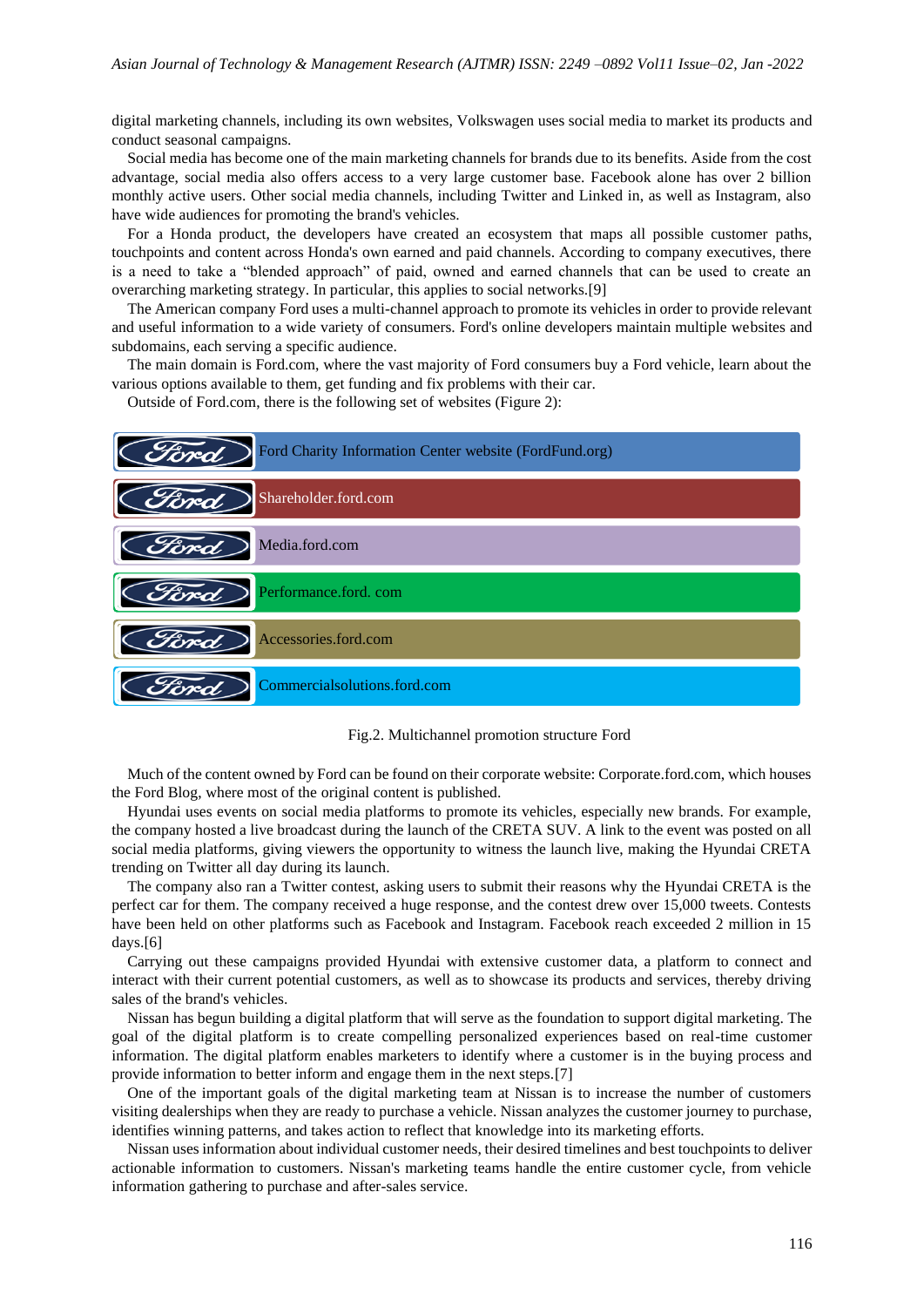According to the Nissan Corporation, the share of online sales is about 10% of the total number of vehicles sold. In the opinion of Nissan's management, the online sales channel is more a marketing tool for attracting customers to buy offline in the dealer network than a full-fledged sales channel.[8]

To promote its vehicles, Suzuki has created a state-of-the-art technology platform that helps OEM and dealer websites create synergies and strengthen localized messaging. To this end, the manufacturer has partnered with leading online platforms such as Google and Facebook, offering a global digital experience to dealer teams.

| Table 1: Online car promotion events |                                                                                               |  |  |  |  |  |
|--------------------------------------|-----------------------------------------------------------------------------------------------|--|--|--|--|--|
| <b>Name</b>                          | <b>Applied Internet Marketing Tools</b>                                                       |  |  |  |  |  |
| Toyota                               | Promotion with your own website.                                                              |  |  |  |  |  |
| Volkswagen                           | Creation of advertising games to promote a car of a certain brand.                            |  |  |  |  |  |
| Honda                                | Placement of advertising videos on social networks.                                           |  |  |  |  |  |
| Ford                                 | Creation of various promotion programs in social networks.                                    |  |  |  |  |  |
| Hyundai                              | Promotion with your own website.                                                              |  |  |  |  |  |
| <b>Nissan</b>                        | Creation of various promotion programs in social networks.                                    |  |  |  |  |  |
| Suzuki                               | Using your own website, paid and free channels to post content. Use of e-mail<br>newsletters. |  |  |  |  |  |

Suzuki's management says that as it builds its dealer digital marketing capabilities, it continually offers training to its dealer partners to enhance their knowledge of online platforms. These dedicated digital lead management teams have received regular physical and virtual training on the subtle nuances of managing the expectations of today's digital savvy customers.

Over the past 2 years, Suzuki has connected more than 1,000 dealerships across 3,000 Internet touchpoints on the road to digital transformation. This digital channel has helped generate over 21 million customer inquiries and drive sales.[13]

Land Rover, in the case of online purchase, allows its customers to arrange an on-site test drive. Chery has a discount for online booking for customers, encouraging them to choose this distribution channel.

| <b>Name</b>   | Alternative channels for the sale of cars                                                                                                                                                                                 |  |  |  |  |  |
|---------------|---------------------------------------------------------------------------------------------------------------------------------------------------------------------------------------------------------------------------|--|--|--|--|--|
| Toyota        | Detailed study of the car outside and inside using 3D technology.                                                                                                                                                         |  |  |  |  |  |
|               | Full cycle of buying a car using the platform of the manufacturer's website<br>(selection, consultation, paperwork, payment, insurance). Collection of the car<br>at the dealership or delivery to the specified address. |  |  |  |  |  |
| Volkswagen    | Full cycle of buying a car using the platform of the manufacturer's website<br>(selection, consultation, paperwork, payment, insurance). Collection of the car<br>at the dealership or delivery to the specified address. |  |  |  |  |  |
| Hyundai       | Detailed study of the car outside and inside using 3D technology.                                                                                                                                                         |  |  |  |  |  |
|               | Full cycle of buying a car using the platform of the manufacturer's website<br>(selection, consultation, paperwork, payment, insurance). Collection of the car<br>at the dealership or delivery to the specified address. |  |  |  |  |  |
| <b>Nissan</b> | Part of the purchase is made online (selection, prepayment, insurance). The<br>final stage of the purchase (final payment, signing the contract, receiving the                                                            |  |  |  |  |  |
|               | car) takes place at the dealership.                                                                                                                                                                                       |  |  |  |  |  |

Table 2: Sales strategies and alternative marketing channels for leading automotive corporations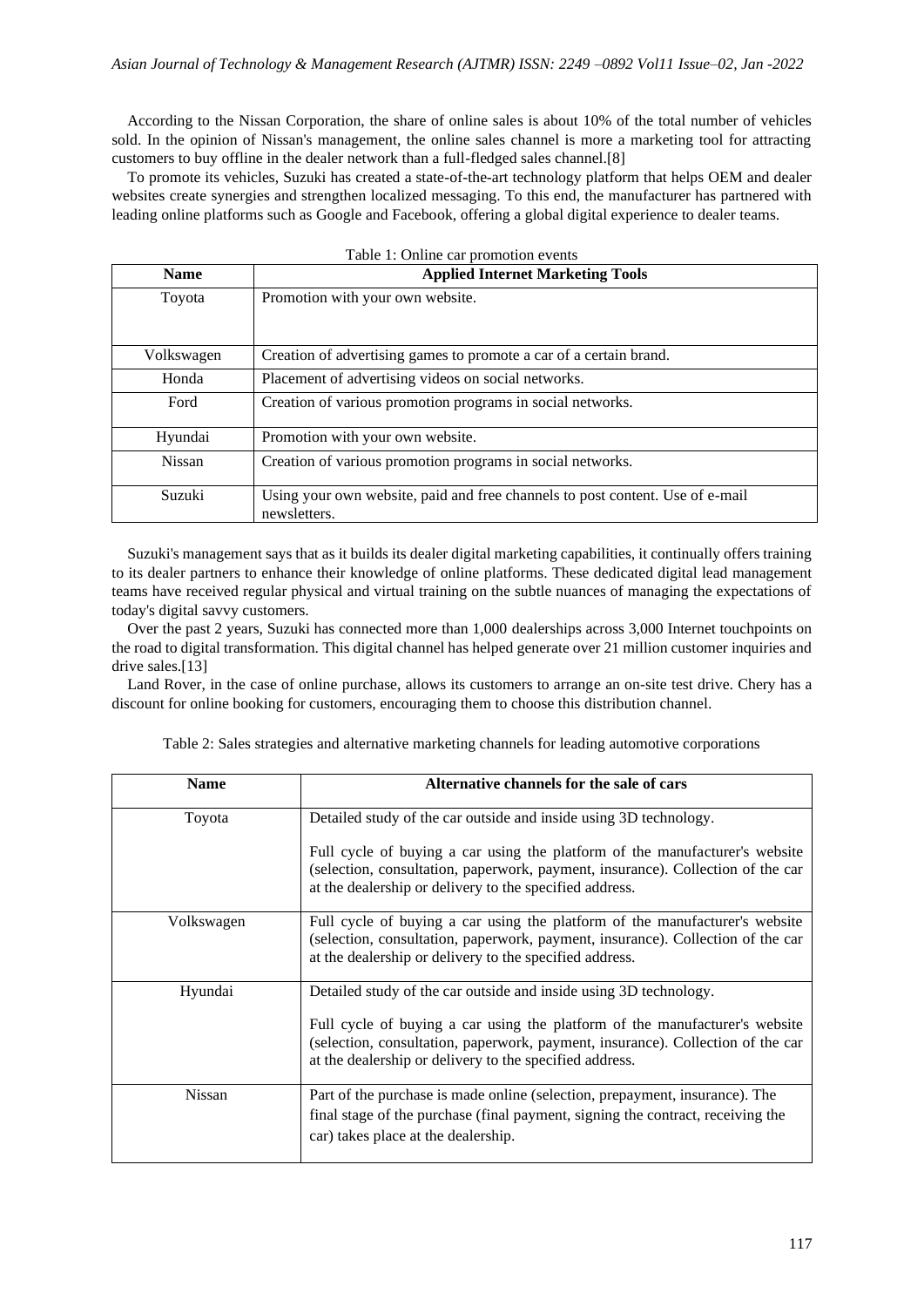| <b>Mercedes</b> | Detailed study of the car outside and inside using 3D technology.                                                                                                                                                        |
|-----------------|--------------------------------------------------------------------------------------------------------------------------------------------------------------------------------------------------------------------------|
| Land Rover      | Part of the purchase is made online (selection, prepayment, insurance). The<br>final stage of the purchase (final payment, signing the contract, receiving the<br>car) takes place at the dealership.                    |
| Chery           | An on-site test drive is provided before the purchase.                                                                                                                                                                   |
| Renault         | Full cycle of buying a car using the platform of the manufacturer's website<br>(selection, consultation, paperwork, payment, insurance). Collection of the car<br>at the dealership or delivery to the specified address |

Some world auto concerns (Renault, Mercedes, Mitsubishi, Nissan) have provided the opportunity to choose a car, send an application for its booking, make an advance payment, apply for a loan, buy insurance on the companies' official website. The signing of the contract, payment of the remaining amount and the receipt of the car is carried out by the buyer personally at the dealership.

The development of the global automotive market is currently characterized by oversaturation of markets, overproduction of cars and a decrease in demand in the markets of developed countries. These negative trends are intensifying, despite the fact that optimization of costs and improvement of production technologies make the car more and more affordable and satisfying the needs of buyers.

Thus, leading automotive corporations use online marketing tools to promote their products: promoting with their own website, creating and distributing advertising games, creating various promotion programs on social networks, using e-mail newsletters, using a multi-channel approach to provide customers with relevant and useful information, the creation of a digital platform for the implementation of the full customer cycle, the creation of a modern technological platform for global digital exchange with all dealer networks.

All leading automotive corporations in the world are moving from traditional two or three-tier sales channels to direct sales through the manufacturer's website. In different corporations, the degree of this transition differs: from Tesla, which does not have a dealer network at all, or BMW, Hyundai, Volkswagen, Land Rover, Volvo, Chery, on whose websites there is a technical opportunity to carry out a full cycle of buying a car, to companies that have the online sale function has been implemented so far only partially: Renault, Mercedes, Mitsubishi, Nissan. Despite the fact that 10% of cars are currently being sold through the online sales channel, this sales direction is promising. All the world's automobile corporations are working on its development, since the use of this sales channel is causing more and more demand from buyers and is beneficial to automakers, as it reduces distribution costs.

The Uzbek automobile market is one of the important industrial areas in the country and the main source of export. Currently, GM Uzbekistan produces eight models of passenger cars, six of which - Lacetti, Cobalt, Nexia, Matiz, Spark, Damas - are produced by small-knot assembly. Captiva and Malibu models are manufactured using SKD.

In 2019, the structure of production of passenger cars by GM Uzbekistan (Figure 3).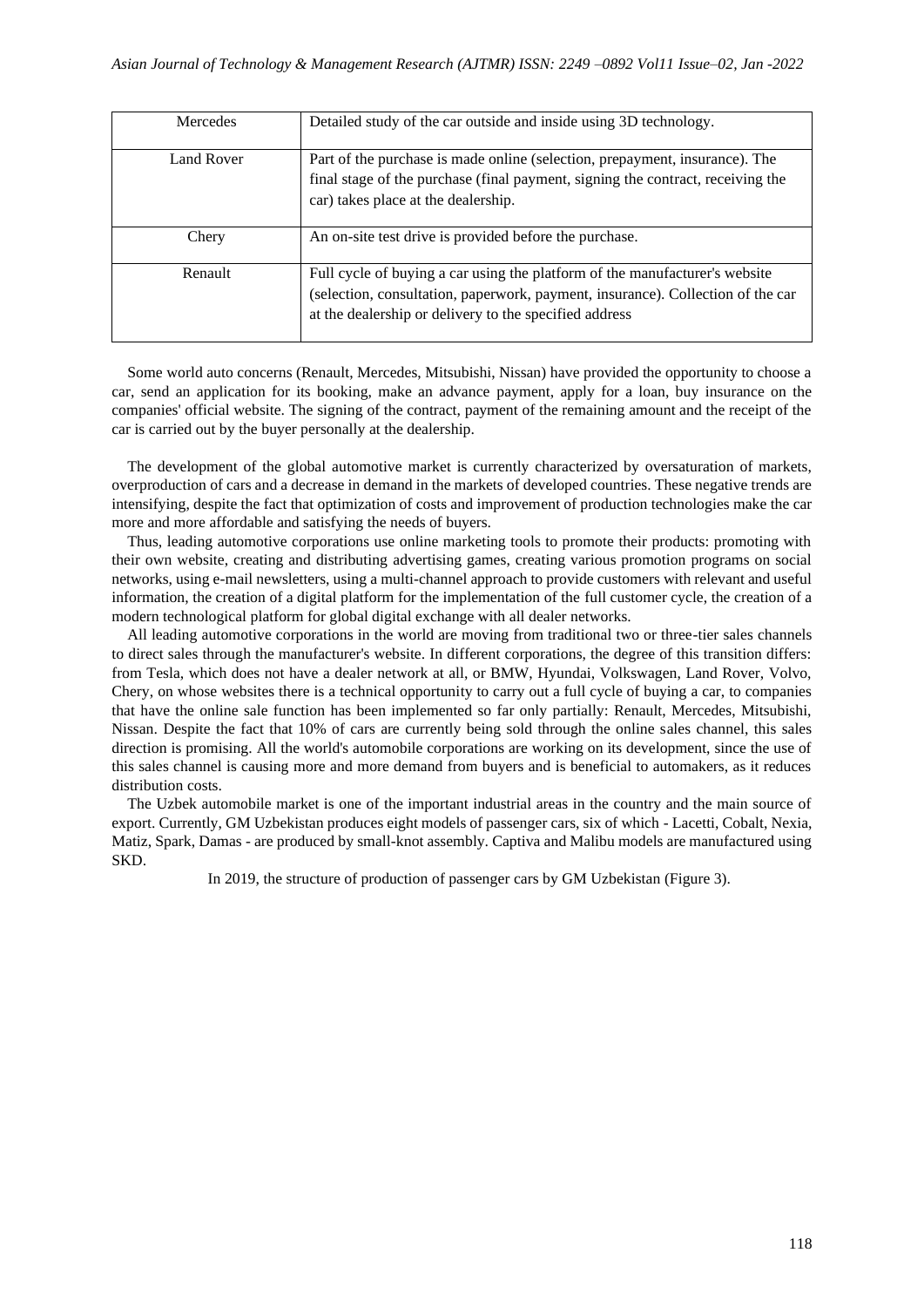

Fig.3.Structure of production of passenger cars by GM Uzbekistan

It should be noted that until 2017, the domestic car sales market was controlled by the state-owned company GM Uzbekistan. However, in 2017, key steps were taken to reform and liberalize the automotive market. The volume of production of GM Uzbekistan cars was increased to 135.5 thousand units, a new implementation system was introduced using the Chevrolet.uz portal.

It should be noted that in June 2017, prices for all models of cars produced in Uzbekistan increased by an average of 30%, and steel is calculated in the national currency of the Republic of Uzbekistan.

In 2018, in order to increase the openness of the market, Uzavtosanoat bought 100% of the shares of the GM automobile plant in Asaka. This was followed by the signing of bilateral agreements with automakers from Korea, China, Hyundai and Volkswagen, which launched the production of modern cars (Peugeot Boxer, Citroen Berlingo and Volkswagen Amarok). The production of these cars is aimed at both the domestic market and export.

It is important to note that from January 1, 2019, new rules for the export and import of cars are in effect. The new customs rules have led to the abolition of the previously existing 120% duty on imported cars. There is currently a 20% duty on luxury cars. The customs duty on electric vehicles has been completely abolished, and only 20% VAT is payable.

The car market responded to these changes with sales growth and strong demand throughout 2019.

According to statistics, in 2020, 280,080 vehicles were produced in Uzbekistan, which is 8,972 more than in 2019.

In 2019, the procedure for selling cars in the domestic market of Uzbekistan has significantly transformed. Car manufacturers have refused to conclude a one-time contract for an annual volume. Instead, GM Uzbekistan moved on to contract contracts on a monthly basis.

It should be emphasized that on the basis of the monthly production plan, the planned volume of car production for a conditional period of time is specifically determined; contracts are issued for this forecasted volume, which will allow the plant to ensure delivery times.

The unauthorized issuance of contracts by dealers at their own discretion created an additional volume and load on the plant, which led to the fact that GM Uzbekistan could not timely provide the volumes under such contracts, which contributed to the development of corruption schemes in the automotive industry.

The introduction of a monthly volume of contracting for the production and sale of cars has created a basis for monitoring the situation in the automotive industry system, ensuring that cars are always available in dealer showrooms that have already been manufactured and are available in warehouses.

The waiting times for cars with monthly contracting are shown in Fig. 2.1.3.

Based on these terms, customers wishing to purchase cars have the opportunity to contact dealers directly to conclude contracts.

However, not only domestic cars are sold in the automotive market of the Republic of Uzbekistan. Due to the decrease in import customs duties, the demand for imported cars is increasing.

From table 2.1.2 and fig. 2.1.4 it can be seen that the share of domestic cars in the retail trade of the Republic of Uzbekistan was very high: in 2010-2019. it varied in the range of 96.0-99.8%, and only in 2020 amounted to 89.8%. This trend is explained by the fact that the automobile market of Uzbekistan is protected by restrictive customs duties and excise taxes. Cars manufactured in Uzbekistan are popular in the international market.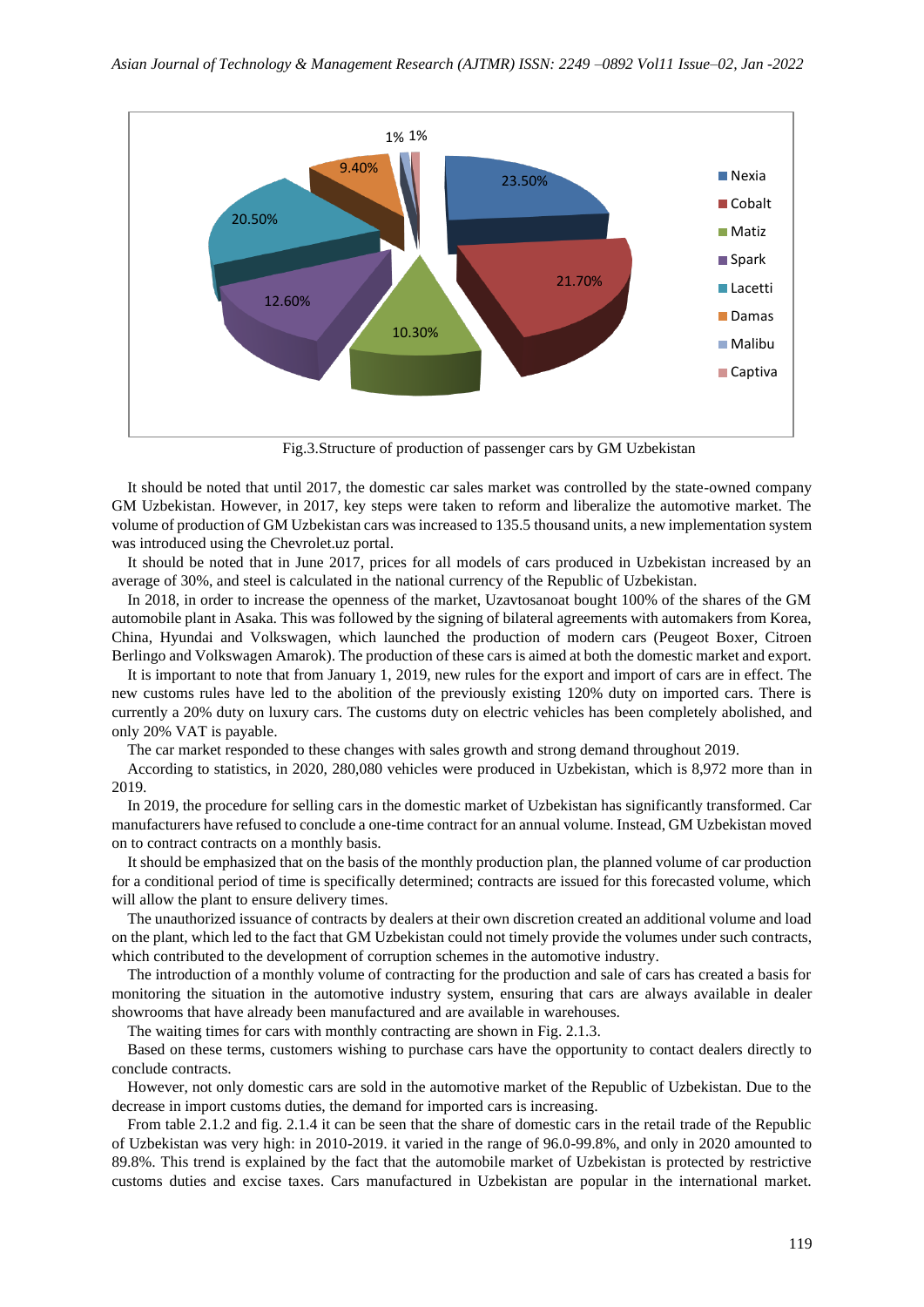According to the State Statistics Committee, in January-July 2021, passenger cars worth \$ 194 million were exported to foreign countries.

| Table 2: The volume of exports of cars from Uzbekistan in 2021<br>$[13]$ |                      |  |  |  |  |  |  |
|--------------------------------------------------------------------------|----------------------|--|--|--|--|--|--|
| <b>Country name</b>                                                      | <b>Export volume</b> |  |  |  |  |  |  |
|                                                                          |                      |  |  |  |  |  |  |
| <b>Kazakhstan</b>                                                        | 181,9                |  |  |  |  |  |  |
| Afghanistan                                                              | 5,7                  |  |  |  |  |  |  |
| <b>Ukraine</b>                                                           | 2,3                  |  |  |  |  |  |  |
| <b>Russia</b>                                                            | 1,9                  |  |  |  |  |  |  |
| Kyrgyzstan                                                               | 1                    |  |  |  |  |  |  |
| Azerbaijan                                                               | 0,48                 |  |  |  |  |  |  |
| Tajikistan                                                               | 0,48                 |  |  |  |  |  |  |

To determine the factors on which the total volume of car sales in the market of the Republic of Uzbekistan largely depends, in the course of the dissertation research, an econometric model was developed, the parameters of which are shown in Table 3.

| Indicator                                                  | 2013 y.            | 2014 y. | 2015 y. | 2016 y. | 2017 y. | 2018 y.  | 2019 y.  | 2020 y.      |
|------------------------------------------------------------|--------------------|---------|---------|---------|---------|----------|----------|--------------|
| $\mathbf Y$ -                                              | 493476<br>4        | 5479478 | 6137477 | 3578122 | 5471940 | 14553686 | 17745418 | 236545<br>84 |
| <b>Total Sales</b><br>Amount<br>(Performance<br>Indicator) | 475872<br>$\Omega$ | 5198627 | 6081726 | 3560826 | 5447708 | 14073870 | 16908263 | 208854<br>87 |
| X1-Sold cars<br>of domestic<br>production                  | 176044             | 280851  | 55750   | 17296   | 24232   | 479815   | 837155   | 276909<br>6  |
| X2-Sold<br>imported cars                                   | 637317             | 419745  | 42330   | 39388   | 130056  | 29253    | 121548   | 170725       |
| X3-Volume<br>export                                        | 29606              | 211989  | 120416  | 193038  | 155293  | 319238   | 440237   | 475062       |

Table 3: Parameters of the econometric model, thousand sums

The resulting econometric model describes the dependence of the effective indicator Y (the total value of sales in the automotive market of the Republic of Uzbekistan) on the following factors: the volume of sales of domestic cars, the volume of sales of imported cars, the volume of imports and exports. When calculating, all coefficients are significant at the 5% significance level, the model is significant in general.[14]

The calculations of the econometric model were carried out using the Stata 14 program (Figure 4).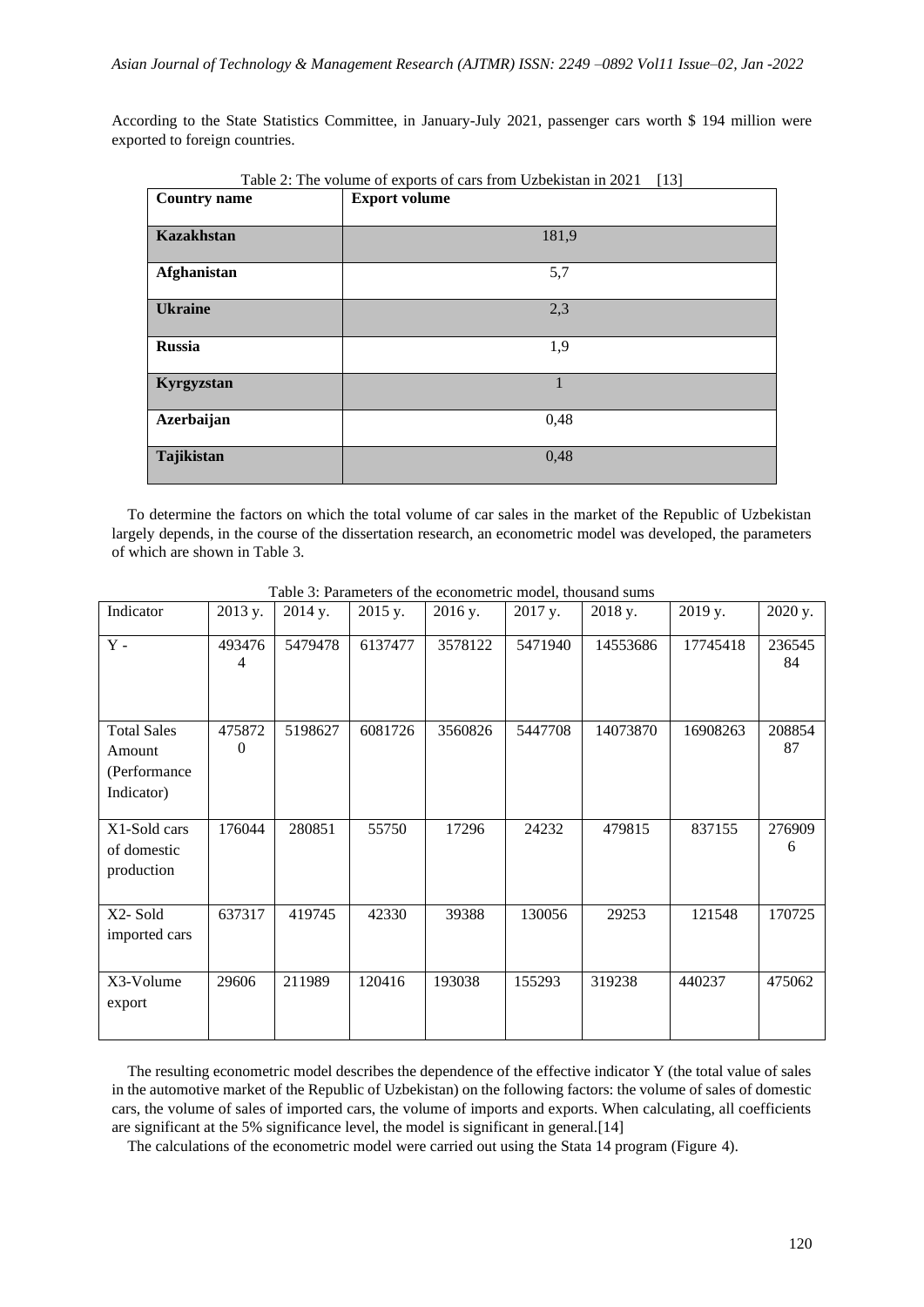| Source           | SS             | df        | мs           |              | Number of obs | $=$      | 8                    |
|------------------|----------------|-----------|--------------|--------------|---------------|----------|----------------------|
|                  |                |           |              | F(4, 3)      |               | =        | 2.71                 |
| Model            | $8.1147e + 10$ | 4         | $2.0287e+10$ | $Prob$ > $F$ |               | $\equiv$ | 0.2191               |
| Residual         | $2.2421e+10$   | з         | 7.4738e+09   |              | R-squared     | $=$      | 0.7835               |
|                  |                |           |              |              | Adj R-squared | $=$      | 0.4949               |
| Total            | $1.0357e+11$   | 7         | $1.4795e+10$ | Root MSE     |               | =        | 86451                |
|                  |                |           |              |              |               |          |                      |
| var1             | Coef.          | Std. Err. | t.           | P >  t       |               |          | [95% Conf. Interval] |
| var2             | 1.597765       | 1.24633   | 1.28         | 0.290        | $-2.368614$   |          | 5.564143             |
| var3             | 0.366236       | 7.648195  | 0.70         | 0.533        | 29.7062       |          | 18.97373             |
| $\texttt{var4}$  | $-2.669594$    | 1.185135  | 3.10         | 0.053        | $-.1020339$   |          | 7.441222             |
| var6             | 0.977959       | 6.245606  | 0.64         | 0.569        | $-15.89835$   |          | 23.85427             |
| $_{\text{cons}}$ | $-173613.8$    | 188700.5  | $-0.92$      | 0.425        | $-774143.1$   |          | 426915.6             |

| Figure 4. Calculations of the econometric model using the Stata 14 program |  |  |
|----------------------------------------------------------------------------|--|--|
|                                                                            |  |  |

As a result of calculations of the econometric model, the multiple regression equation was obtained:  $y = 1.5978x1 + 0.3662x2 - 2.6696x3 + 0.9780x4$  (1)

The resulting regression equation can be interpreted as follows:

- an increase in the volume of sales of domestically produced cars by 1 thousand dollars contributes to an increase in the total volume of car sales in the market of the Republic of Uzbekistan by 1.5978 times;
- an increase in the volume of sales of imported cars by 1 thousand dollars contributes to an increase in the total volume of sales of cars in the market of the Republic of Uzbekistan by 0.3662 times;
- an increase in the volume of exports of cars by 1 thousand dollars. reduces the volume of car sales in the domestic market of the country by 2,6696 thousand dollars;
- an increase in imports by  $$ 1,000$  contributes to an increase in the volume of car sales in the domestic market of the country by \$ 0.9780 thousand.

Consequently, the greatest influence on the volume of car sales on the market is exerted by sales of domestically produced cars, and the least - by the growth of sales of imported cars. An increase in the volume of car exports contributes to a decrease in the volume of sales in the automobile market of Uzbekistan.

Let's consider the features of the competitive environment in the automotive market of Uzbekistan. The Uzbek car market is still very far from the saturation stage: there are 84 cars per 1000 inhabitants of Uzbekistan. For comparison, this figure in Russia is 369 cars, in Belarus - 232, in Kazakhstan - 250, in Armenia - 167. In order for Uzbekistan to reach the indicator of Kazakhstan, the republic needs to increase its vehicle fleet by about 8 million units. The undersaturation of the market and certain problems with the main car manufacturer in Uzbekistan are the reasons for German, Korean and Russian cars to enter the Uzbek market. Until recently, their penetration into the Uzbek market was restrained by high customs duties.

Judging by a number of analytical reports, there are several promising niches in the automotive market of Uzbekistan, in which demand is not sufficiently satisfied.

The first niche is premium cars, the demand for which is shown by wealthy consumers in large cities, primarily in Tashkent, and government agencies that need to purchase vehicles.

Second niche: cars for small and medium businesses. They were almost never produced in Uzbekistan; they were also imported into the country a little. Volkswagen is counting on a customer looking for relatively inexpensive but practical vehicles, such as a passenger station wagon that can be used as a taxi, and a cargo van.

The third segment: the cheapest and most popular cars. Chevrolet, VAZ, Daewoo, Hyundai compete in this segment.

Consequently, the automobile market of Uzbekistan is insufficiently saturated, which allows domestic and imported cars to compete successfully on it.

Thus, considering the situation in the automotive market of Uzbekistan, it should be noted that the sale of cars of domestic manufacturers is carried out on a contract basis, contracts are concluded in dealerships. The share of domestic cars in the retail trade of the Republic of Uzbekistan is high, over the past 10 years this indicator has